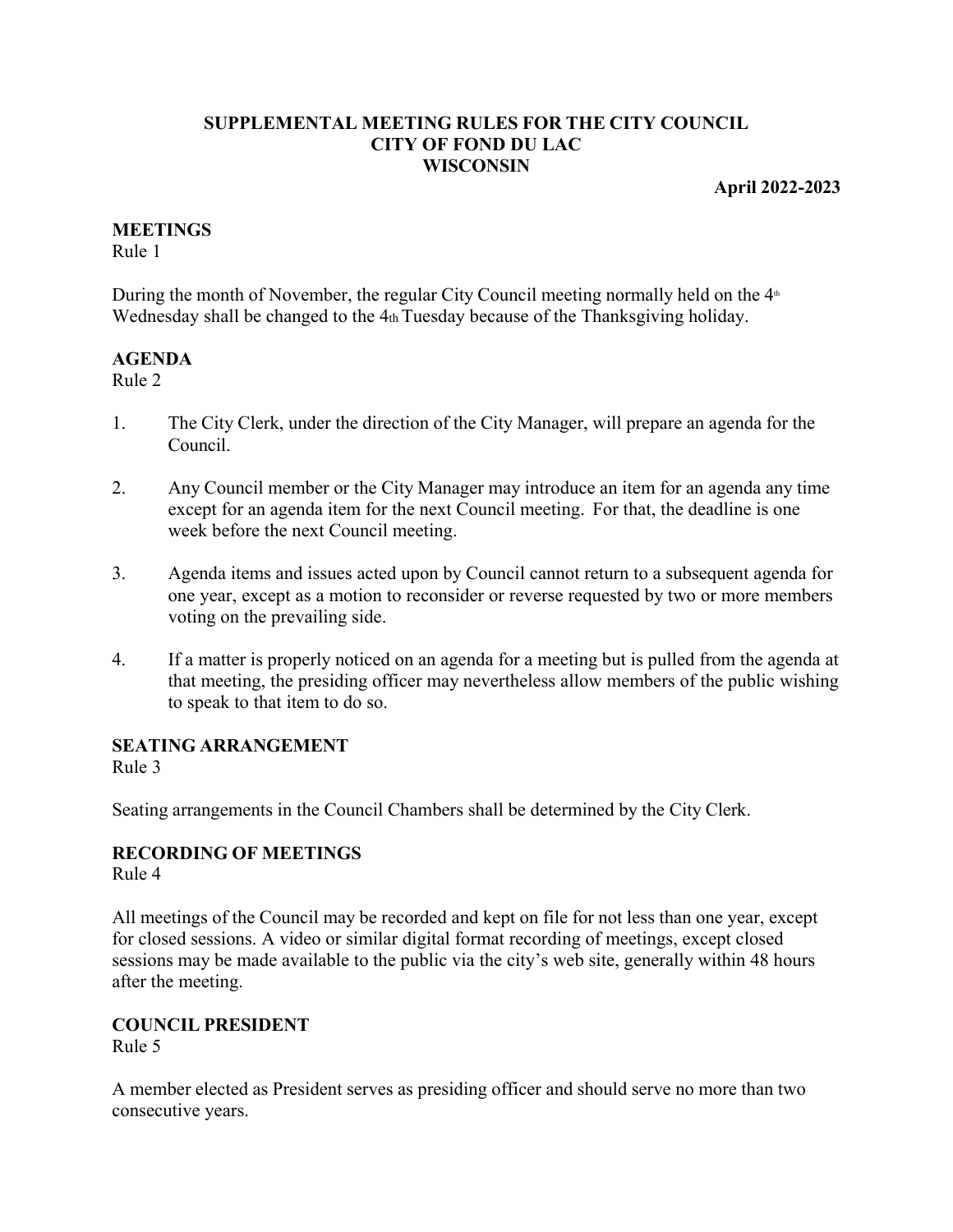Supplemental Meeting Rules for City Council City of Fond du Lac 2022 - 2023 Page 2

#### **BOARD, COMMITTEE, COMMISSION AND ASSIGNMENTS** Rule 6

City Council members shall act as regular members and shall not serve as the Chairperson/Co-Chairperson for any Board, Commission, Committee or Assignment. Other than when no one else shows an interest, no Council member will serve more than two consecutive years on a Board, Committee, Commission or Assignment.

## **WAIVER OF RULES**

Rule 7

By a majority vote of the Council these rules, in whole or in part, may be changed or waived.

## **PROCEDURES FOR A PUBLIC HEARING**

Rule 8

- 1. Prior to the start of the "Comments from the Public" portion of the public hearing, the Presiding Officer may require that all persons wishing to be heard to sign in with the clerk, giving their names and addresses, the agenda item, and whether they wish to speak in support, in opposition, or otherwise. Any person who fails to sign in may not be permitted to speak, at the discretion of the Presiding Officer. At any public hearing all persons who have signed in and wish to be heard will be heard.
- 2. The Presiding Officer shall be authorized to establish speaker time limits and otherwise control presentations to avoid repetition.
- 3. In public hearings that are not of a quasi-judicial nature, the Presiding Officer, may establish time limits and otherwise control presentations. The Presiding Officer may set the order of speakers so that testimony is heard in the most logical groupings (i.e. proponents, opponents, adjacent owners, vested interests, etc.

## **PROCEDURES FOR AUDIENCE COMMENT**

Rule 9

- 1. Members of the public may make comments on agenda items with a time limit of five minutes and subjects not noticed on the agenda with a time limit of one minute.
	- a. The Presiding Officer shall have the sole authority to take measures to limit repetitive comments.
	- b. The Presiding Officer shall have the sole authority to modify speaking time.
- 2. The Presiding Officer may require that all persons wishing to speak during the audience comment section complete a citizen comment form in advance of the meeting, giving their names and addresses and an explanation of the item or items they about which they intend to comment.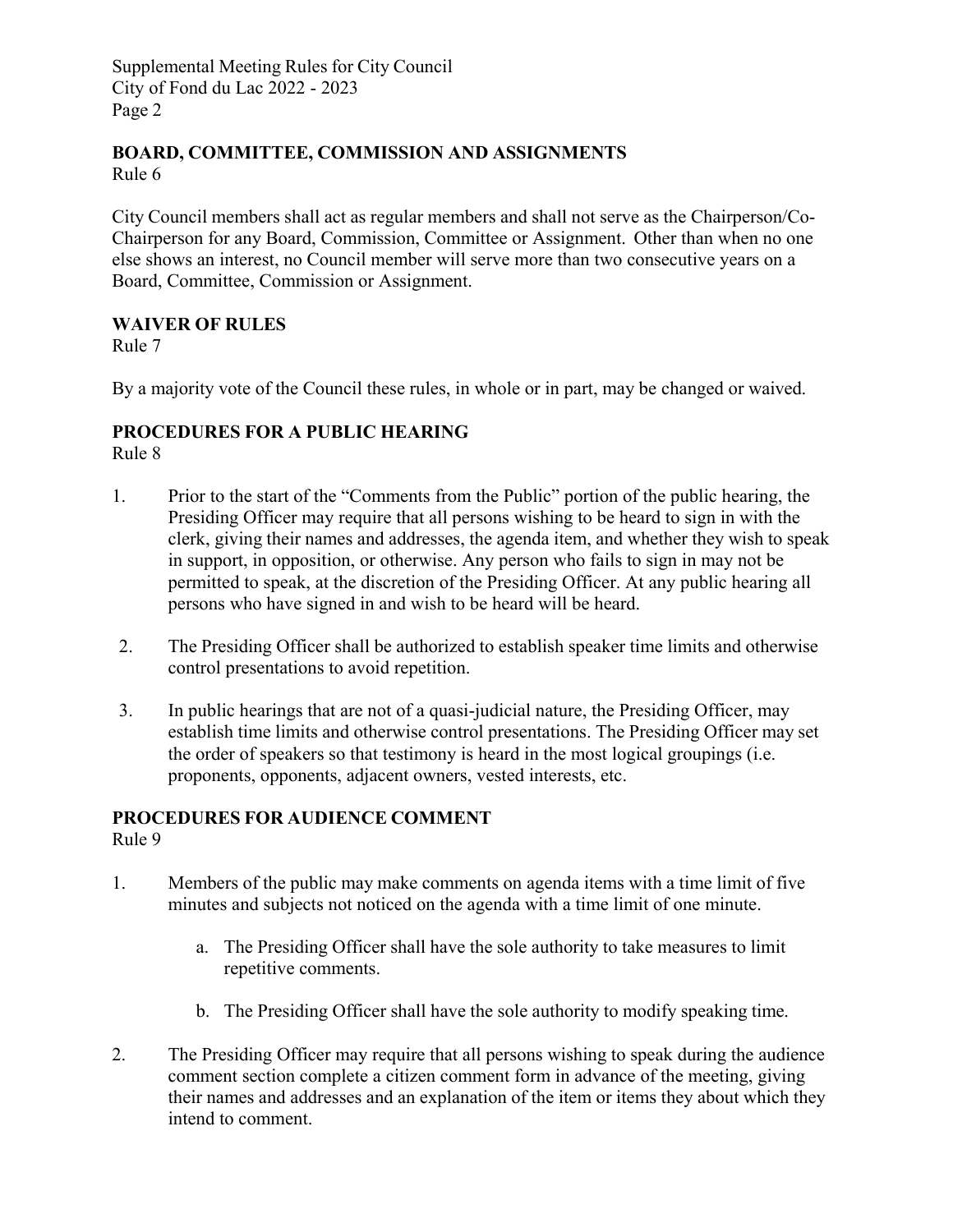Supplemental Meeting Rules for City Council City of Fond du Lac 2022 - 2023 Page 3

- a. Any person who fails to sign up may not be permitted to speak, at the discretion of the Presiding Officer.
- b. The Presiding Officer may read the Citizen Comment sheet out loud, leaving off the street address number and phone number, prior to the speaker's comments.
- c. The Presiding Officer may read a statement outlining the rules for open public comment prior to allowing any speakers who have signed up to speak to take the microphone.
- d. A speaker may allocate time between different subjects, as outlined in their Citizen Comment sheet, during their one minute non-agenda item increment.
- 3. All speakers shall keep their comments civil.
	- a. Persons addressing the Council shall not make personal, unduly repetitive, slanderous or profane remarks, nor utter loud, threatening, personal or abusive language, nor engage in any other disorderly conduct that disrupts, disturbs or otherwise impedes the orderly conduct of any Council meeting.
	- b. The Presiding Officer may rule a speaker is out of order and direct the City Clerk to shut off the speaker's microphone if profane, obscene, slanderous, abusive or disorderly language is used.
	- c. At the discretion of the Presiding Officer or upon a majority vote of the Council, the Presiding Officer may order removed from the legislative chambers any person who fails to observe these rules of decorum and interrupts the due and orderly course of any meeting of the City Council.
	- d. Speakers that violate the City's ordinances, including unnecessary noise or disorderly conduct, may be cited for a violation of the City's Code and be required to pay a forfeiture in municipal court if found in violation.
- 4. The Council shall not discuss or deliberate upon any item brought forward by public comment, unless such item is already listed on the agenda for the meeting.
- 5. The Presiding Officer may refer a matter raised during public comment to the City Manager for review and possible action at a future meeting.
- 6. Nothing in this rule is intended to limit the inherent authority of the Presiding Officer to conduct and control a meeting.

### **PROCLAMATIONS**

Rule 10

Proclamations may be made by the presiding officer as part of Council meetings in celebration of individual, team or group achievement in competition, service or other exemplary accomplishment as requested by any member or the City Manager.